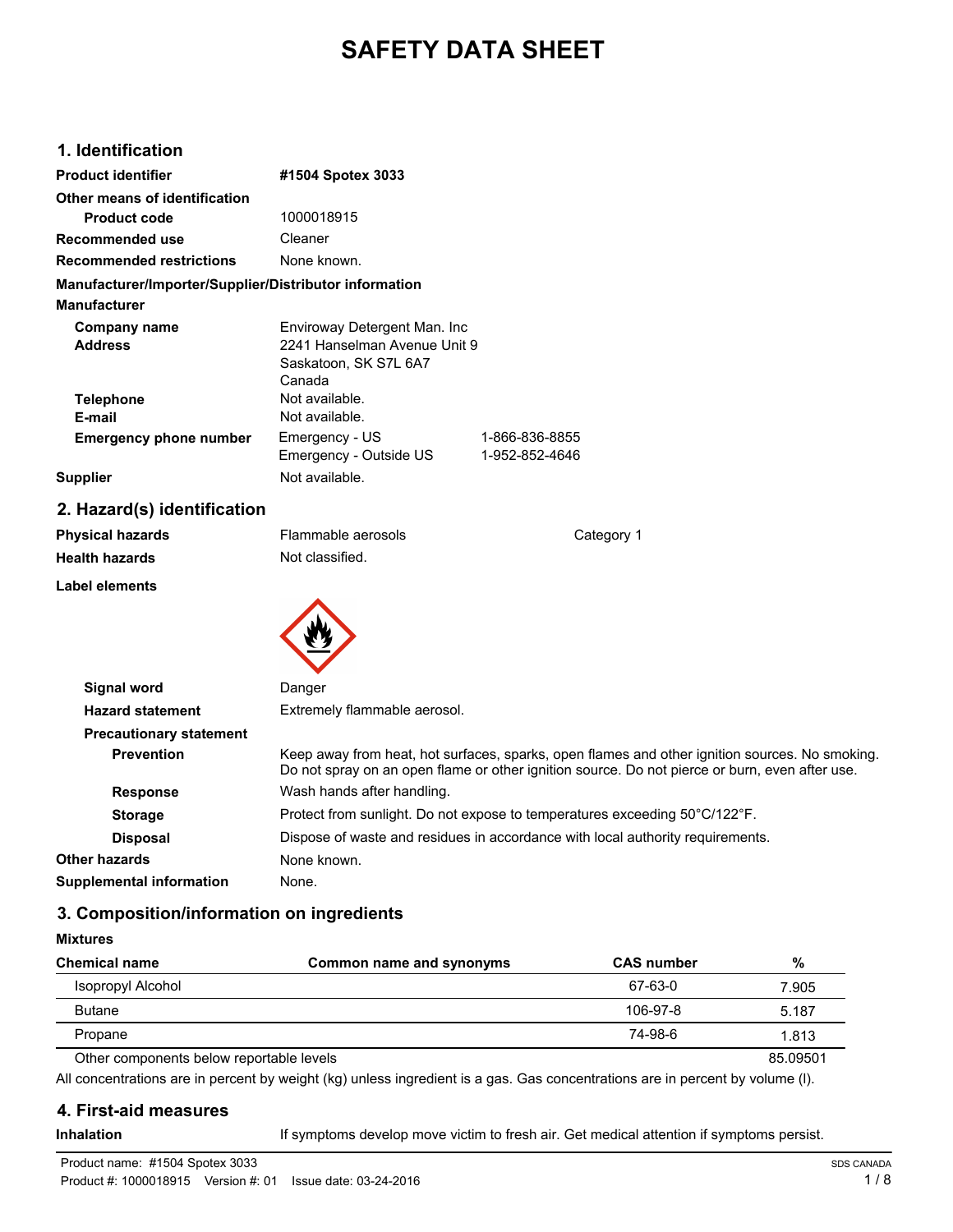| <b>Skin contact</b>                                                          | Wash off with soap and water. Get medical attention if irritation develops and persists.                                                                                                                                                                                         |  |
|------------------------------------------------------------------------------|----------------------------------------------------------------------------------------------------------------------------------------------------------------------------------------------------------------------------------------------------------------------------------|--|
| Eye contact                                                                  | Rinse with water. Get medical attention if irritation develops and persists.                                                                                                                                                                                                     |  |
| Ingestion                                                                    | Rinse mouth. Get medical attention if symptoms occur.                                                                                                                                                                                                                            |  |
| <b>Most important</b><br>symptoms/effects, acute and<br>delayed              | Direct contact with eyes may cause temporary irritation.                                                                                                                                                                                                                         |  |
| Indication of immediate<br>medical attention and special<br>treatment needed | Treat symptomatically.                                                                                                                                                                                                                                                           |  |
| <b>General information</b>                                                   | Ensure that medical personnel are aware of the material(s) involved, and take precautions to<br>protect themselves.                                                                                                                                                              |  |
| 5. Fire-fighting measures                                                    |                                                                                                                                                                                                                                                                                  |  |
| Suitable extinguishing media                                                 | Not available.                                                                                                                                                                                                                                                                   |  |
| Unsuitable extinguishing<br>media                                            | Do not use water jet as an extinguisher, as this will spread the fire.                                                                                                                                                                                                           |  |
| Specific hazards arising from<br>the chemical                                | Contents under pressure. Pressurized container may explode when exposed to heat or flame.<br>During fire, gases hazardous to health may be formed.                                                                                                                               |  |
| Special protective equipment<br>and precautions for firefighters             | Firefighters must use standard protective equipment including flame retardant coat, helmet with<br>face shield, gloves, rubber boots, and in enclosed spaces, SCBA.                                                                                                              |  |
| <b>Fire fighting</b><br>equipment/instructions                               | Move containers from fire area if you can do so without risk. Containers should be cooled with<br>water to prevent vapor pressure build up. For massive fire in cargo area, use unmanned hose<br>holder or monitor nozzles, if possible. If not, withdraw and let fire burn out. |  |

Use standard firefighting procedures and consider the hazards of other involved materials. Move containers from fire area if you can do so without risk. In the event of fire and/or explosion do not breathe fumes. **Specific methods**

General fire hazards **Extremely flammable aerosol.** 

#### **6. Accidental release measures**

| <b>Personal precautions,</b><br>protective equipment and<br>emergency procedures | Keep unnecessary personnel away. Keep people away from and upwind of spill/leak. Wear<br>appropriate protective equipment and clothing during clean-up. Do not touch damaged containers<br>or spilled material unless wearing appropriate protective clothing. Ventilate closed spaces before<br>entering them. Local authorities should be advised if significant spillages cannot be contained. For<br>personal protection, see section 8 of the SDS.                                                                                                                                                                    |
|----------------------------------------------------------------------------------|----------------------------------------------------------------------------------------------------------------------------------------------------------------------------------------------------------------------------------------------------------------------------------------------------------------------------------------------------------------------------------------------------------------------------------------------------------------------------------------------------------------------------------------------------------------------------------------------------------------------------|
| Methods and materials for<br>containment and cleaning up                         | Refer to attached safety data sheets and/or instructions for use. Stop leak if you can do so without<br>risk. Move the cylinder to a safe and open area if the leak is irreparable. Isolate area until gas has<br>dispersed. Eliminate all ignition sources (no smoking, flares, sparks, or flames in immediate area).<br>Keep combustibles (wood, paper, oil, etc.) away from spilled material. For waste disposal, see<br>section 13 of the SDS.                                                                                                                                                                         |
| <b>Environmental precautions</b>                                                 | Avoid discharge into drains, water courses or onto the ground.                                                                                                                                                                                                                                                                                                                                                                                                                                                                                                                                                             |
| 7. Handling and storage                                                          |                                                                                                                                                                                                                                                                                                                                                                                                                                                                                                                                                                                                                            |
| <b>Precautions for safe handling</b>                                             | Pressurized container: Do not pierce or burn, even after use. Do not use if spray button is missing<br>or defective. Do not spray on a naked flame or any other incandescent material. Do not smoke<br>while using or until sprayed surface is thoroughly dry. Do not cut, weld, solder, drill, grind, or<br>expose containers to heat, flame, sparks, or other sources of ignition. All equipment used when<br>handling the product must be grounded. Do not re-use empty containers. Use only in<br>well-ventilated areas. Wear appropriate personal protective equipment. Observe good industrial<br>hygiene practices. |
| Conditions for safe storage,<br>including any incompatibilities                  | Level 1 Aerosol.<br>Pressurized container. Protect from sunlight and do not expose to temperatures exceeding                                                                                                                                                                                                                                                                                                                                                                                                                                                                                                               |
|                                                                                  |                                                                                                                                                                                                                                                                                                                                                                                                                                                                                                                                                                                                                            |

Pressurized container. Protect from sunlight and do not expose to temperatures exceeding 50°C/122 °F. Do not puncture, incinerate or crush. Do not handle or store near an open flame, heat or other sources of ignition. This material can accumulate static charge which may cause spark and become an ignition source. Store away from incompatible materials (see Section 10 of the SDS).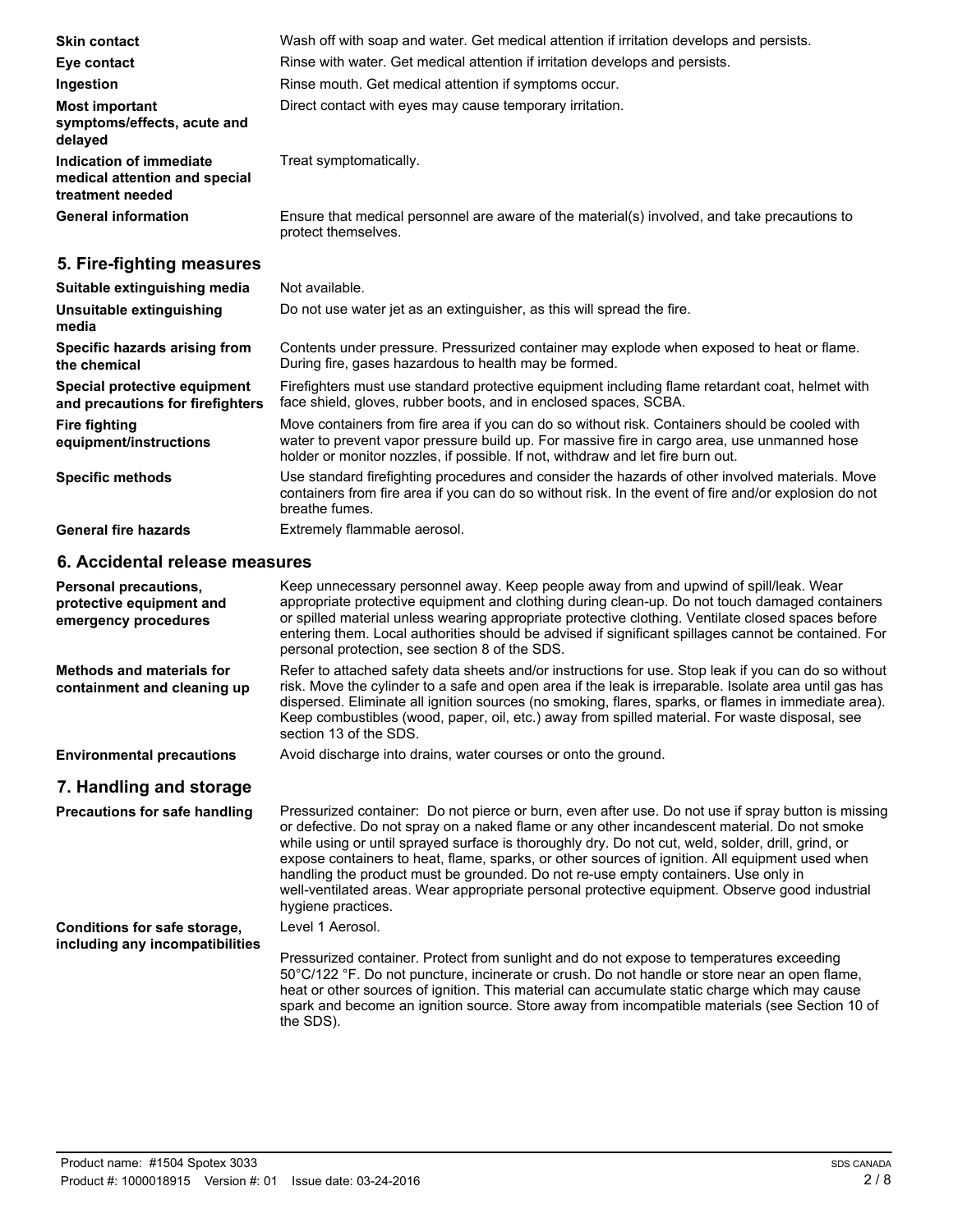## **8. Exposure controls/personal protection**

| <b>Occupational exposure limits</b>                                        |                                                                               |                    |                                                                                                               |
|----------------------------------------------------------------------------|-------------------------------------------------------------------------------|--------------------|---------------------------------------------------------------------------------------------------------------|
| <b>US. ACGIH Threshold Limit Values</b>                                    |                                                                               |                    |                                                                                                               |
| <b>Components</b>                                                          | <b>Type</b>                                                                   |                    | Value                                                                                                         |
| Butane (CAS 106-97-8)                                                      | <b>STEL</b>                                                                   |                    | 1000 ppm                                                                                                      |
| <b>Isopropyl Alcohol (CAS</b><br>$67-63-0)$                                | <b>STEL</b>                                                                   |                    | 400 ppm                                                                                                       |
|                                                                            | <b>TWA</b>                                                                    |                    | 200 ppm                                                                                                       |
|                                                                            | Canada. Alberta OELs (Occupational Health & Safety Code, Schedule 1, Table 2) |                    |                                                                                                               |
| <b>Components</b>                                                          | <b>Type</b>                                                                   |                    | Value                                                                                                         |
| Butane (CAS 106-97-8)                                                      | <b>TWA</b>                                                                    |                    | 1000 ppm                                                                                                      |
| <b>Isopropyl Alcohol (CAS</b>                                              | <b>STEL</b>                                                                   |                    | 984 mg/m3                                                                                                     |
| $67-63-0)$                                                                 |                                                                               |                    | 400 ppm                                                                                                       |
|                                                                            | <b>TWA</b>                                                                    |                    | 492 mg/m3                                                                                                     |
|                                                                            |                                                                               |                    | 200 ppm                                                                                                       |
| Propane (CAS 74-98-6)                                                      | <b>TWA</b>                                                                    |                    | 1000 ppm                                                                                                      |
|                                                                            |                                                                               |                    | Canada. British Columbia OELs. (Occupational Exposure Limits for Chemical Substances, Occupational Health and |
| Safety Regulation 296/97, as amended)                                      |                                                                               |                    |                                                                                                               |
| <b>Components</b>                                                          | <b>Type</b>                                                                   |                    | Value                                                                                                         |
| Butane (CAS 106-97-8)                                                      | <b>STEL</b>                                                                   |                    | 750 ppm                                                                                                       |
|                                                                            | <b>TWA</b>                                                                    |                    | 600 ppm                                                                                                       |
| Isopropyl Alcohol (CAS                                                     | <b>STEL</b>                                                                   |                    | 400 ppm                                                                                                       |
| $67-63-0)$                                                                 |                                                                               |                    |                                                                                                               |
|                                                                            | <b>TWA</b>                                                                    |                    | 200 ppm                                                                                                       |
| Canada. Manitoba OELs (Reg. 217/2006, The Workplace Safety And Health Act) |                                                                               |                    |                                                                                                               |
| <b>Components</b>                                                          | <b>Type</b>                                                                   |                    | <b>Value</b>                                                                                                  |
| Butane (CAS 106-97-8)                                                      | <b>STEL</b>                                                                   |                    | 1000 ppm                                                                                                      |
| Isopropyl Alcohol (CAS                                                     | <b>STEL</b>                                                                   |                    | 400 ppm                                                                                                       |
| $67-63-0)$                                                                 |                                                                               |                    |                                                                                                               |
|                                                                            | <b>TWA</b>                                                                    |                    | 200 ppm                                                                                                       |
|                                                                            | Canada. Ontario OELs. (Control of Exposure to Biological or Chemical Agents)  |                    |                                                                                                               |
| <b>Components</b>                                                          | <b>Type</b>                                                                   |                    | Value                                                                                                         |
| Butane (CAS 106-97-8)                                                      | <b>TWA</b>                                                                    |                    | 800 ppm                                                                                                       |
| Isopropyl Alcohol (CAS                                                     | <b>STEL</b>                                                                   |                    | 400 ppm                                                                                                       |
| 67-63-0)                                                                   |                                                                               |                    |                                                                                                               |
|                                                                            | <b>TWA</b>                                                                    |                    | 200 ppm                                                                                                       |
|                                                                            |                                                                               |                    | Canada. Quebec OELs. (Ministry of Labor - Regulation Respecting the Quality of the Work Environment)          |
| <b>Components</b>                                                          | <b>Type</b>                                                                   |                    | Value                                                                                                         |
| Butane (CAS 106-97-8)                                                      | <b>TWA</b>                                                                    |                    | 1900 mg/m3                                                                                                    |
|                                                                            |                                                                               |                    | 800 ppm                                                                                                       |
| Isopropyl Alcohol (CAS<br>$67-63-0$                                        | <b>STEL</b>                                                                   |                    | 1230 mg/m3                                                                                                    |
|                                                                            |                                                                               |                    | 500 ppm                                                                                                       |
|                                                                            | <b>TWA</b>                                                                    |                    | 983 mg/m3                                                                                                     |
|                                                                            |                                                                               |                    | 400 ppm                                                                                                       |
| Propane (CAS 74-98-6)                                                      | <b>TWA</b>                                                                    |                    | 1800 mg/m3                                                                                                    |
|                                                                            |                                                                               |                    | 1000 ppm                                                                                                      |
| <b>Biological limit values</b>                                             |                                                                               |                    |                                                                                                               |
| <b>ACGIH Biological Exposure Indices</b>                                   |                                                                               |                    |                                                                                                               |
| <b>Components</b>                                                          | Value                                                                         | <b>Determinant</b> | <b>Specimen</b><br><b>Sampling Time</b>                                                                       |
| Isopropyl Alcohol (CAS                                                     | 40 mg/l                                                                       | Acetone            | $\star$<br>Urine                                                                                              |

67-63-0)

\* - For sampling details, please see the source document.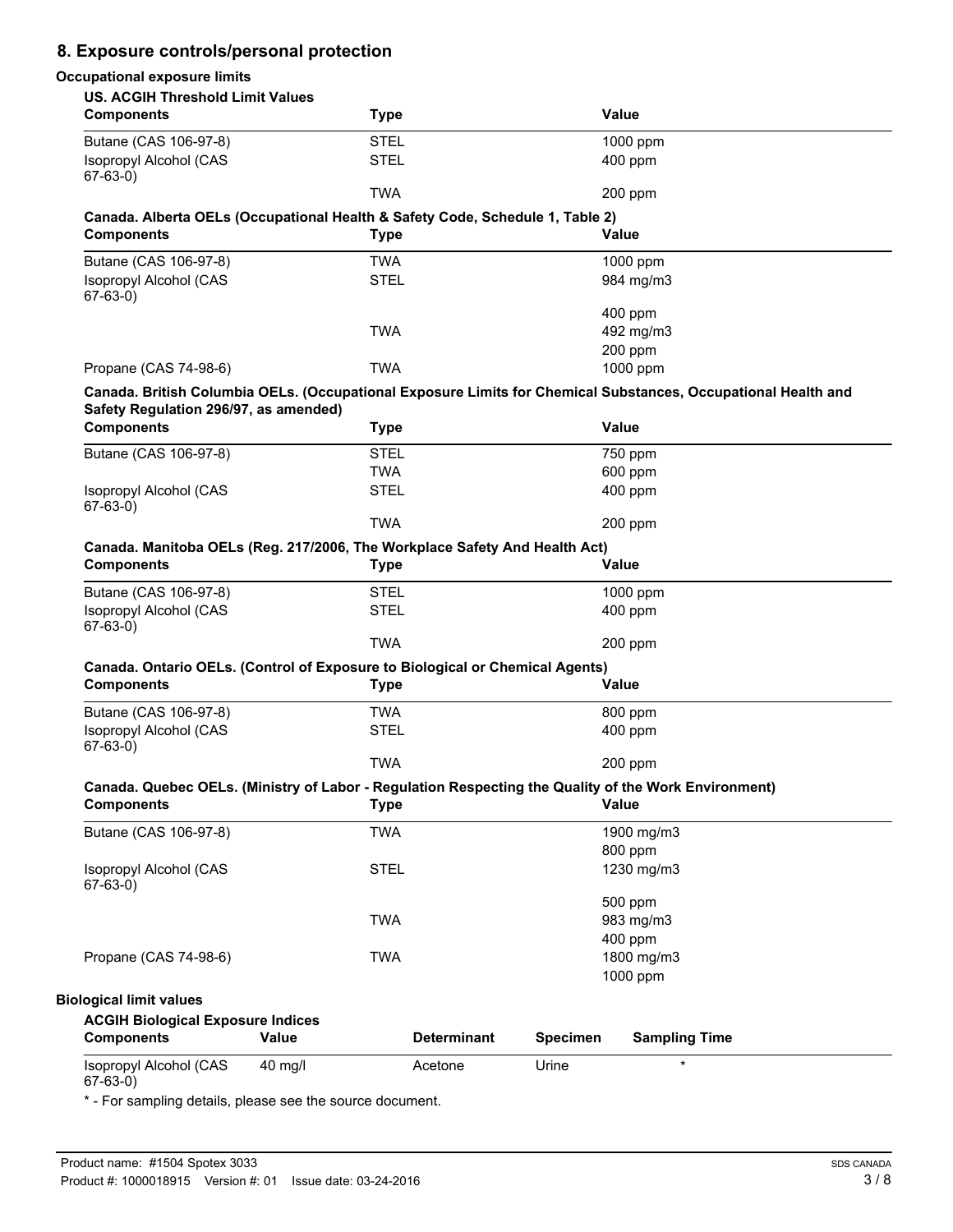| Appropriate engineering<br>controls      | Good general ventilation (typically 10 air changes per hour) should be used. Ventilation rates<br>should be matched to conditions. If applicable, use process enclosures, local exhaust ventilation,<br>or other engineering controls to maintain airborne levels below recommended exposure limits. If<br>exposure limits have not been established, maintain airborne levels to an acceptable level. |
|------------------------------------------|--------------------------------------------------------------------------------------------------------------------------------------------------------------------------------------------------------------------------------------------------------------------------------------------------------------------------------------------------------------------------------------------------------|
|                                          | Individual protection measures, such as personal protective equipment                                                                                                                                                                                                                                                                                                                                  |
| <b>Eye/face protection</b>               | Wear safety glasses with side shields (or goggles).                                                                                                                                                                                                                                                                                                                                                    |
| <b>Skin protection</b>                   |                                                                                                                                                                                                                                                                                                                                                                                                        |
| <b>Hand protection</b>                   | Wear appropriate chemical resistant gloves. Suitable gloves can be recommended by the glove<br>supplier.                                                                                                                                                                                                                                                                                               |
| <b>Other</b>                             | Wear suitable protective clothing.                                                                                                                                                                                                                                                                                                                                                                     |
| <b>Respiratory protection</b>            | If permissible levels are exceeded use NIOSH mechanical filter / organic vapor cartridge or an<br>air-supplied respirator.                                                                                                                                                                                                                                                                             |
| <b>Thermal hazards</b>                   | Wear appropriate thermal protective clothing, when necessary.                                                                                                                                                                                                                                                                                                                                          |
| <b>General hygiene</b><br>considerations | When using do not smoke. Always observe good personal hygiene measures, such as washing<br>after handling the material and before eating, drinking, and/or smoking. Routinely wash work<br>clothing and protective equipment to remove contaminants.                                                                                                                                                   |

## **9. Physical and chemical properties**

| <b>Appearance</b>                                 |                                            |  |
|---------------------------------------------------|--------------------------------------------|--|
| <b>Physical state</b>                             | Gas.                                       |  |
| Form                                              | Aerosol.                                   |  |
| Color                                             | Not available.                             |  |
| Odor                                              | Not available.                             |  |
| <b>Odor threshold</b>                             | Not available.                             |  |
| рH                                                | Not available.                             |  |
| Melting point/freezing point                      | Not available.                             |  |
| Initial boiling point and boiling<br>range        | 212 °F (100 °C) estimated                  |  |
| <b>Flash point</b>                                | -156.0 °F (-104.4 °C) Propellant estimated |  |
| <b>Evaporation rate</b>                           | Not available.                             |  |
| Flammability (solid, gas)                         | Not available.                             |  |
| Upper/lower flammability or explosive limits      |                                            |  |
| <b>Flammability limit - lower</b><br>(%)          | Not available.                             |  |
| <b>Flammability limit - upper</b><br>(%)          | 12 % estimated                             |  |
| Explosive limit - lower (%)                       | Not available.                             |  |
| Explosive limit - upper (%)                       | Not available.                             |  |
| Vapor pressure                                    | 60 psig @70F estimated                     |  |
| <b>Vapor density</b>                              | Not available.                             |  |
| <b>Relative density</b>                           | Not available.                             |  |
| Solubility(ies)                                   |                                            |  |
| <b>Solubility (water)</b>                         | Not available.                             |  |
| <b>Partition coefficient</b><br>(n-octanol/water) | Not available.                             |  |
| <b>Auto-ignition temperature</b>                  | Not available.                             |  |
| <b>Decomposition temperature</b>                  | Not available.                             |  |
| Viscosity                                         | Not available.                             |  |
| <b>Other information</b>                          |                                            |  |
| <b>Explosive properties</b>                       | Not explosive.                             |  |
| <b>Oxidizing properties</b>                       | Not oxidizing.                             |  |
| <b>Specific gravity</b>                           | 0.94 estimated                             |  |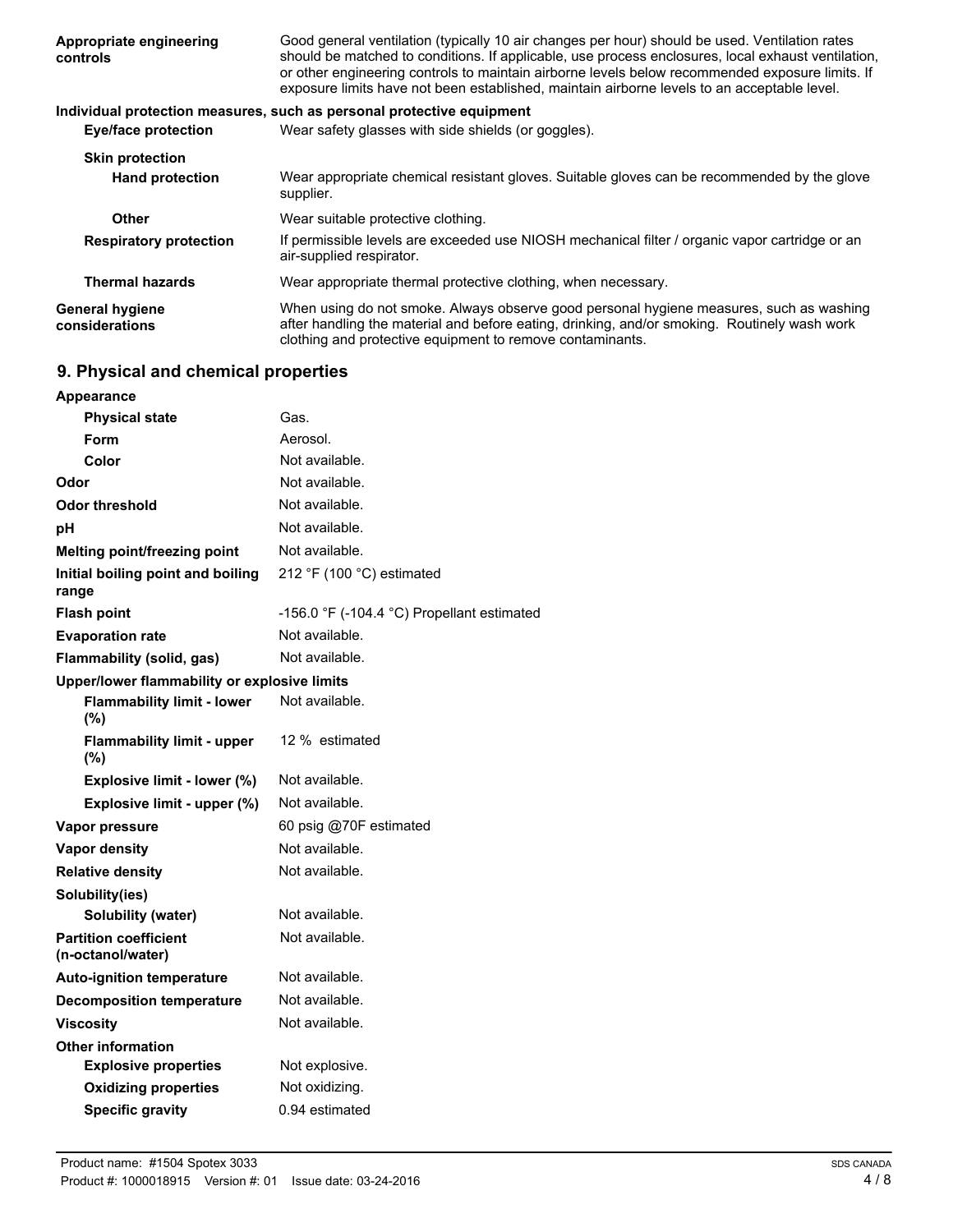## **10. Stability and reactivity**

| <b>Reactivity</b>                            | The product is stable and non-reactive under normal conditions of use, storage and transport. |
|----------------------------------------------|-----------------------------------------------------------------------------------------------|
| <b>Chemical stability</b>                    | Material is stable under normal conditions.                                                   |
| <b>Possibility of hazardous</b><br>reactions | Hazardous polymerization does not occur.                                                      |
| <b>Conditions to avoid</b>                   | Avoid temperatures exceeding the flash point. Contact with incompatible materials.            |
| Incompatible materials                       | Strong oxidizing agents. Nitrates. Isocyanates. Fluorine. Chlorine.                           |
| <b>Hazardous decomposition</b><br>products   | No hazardous decomposition products are known.                                                |

## **11. Toxicological information**

#### **Information on likely routes of exposure**

| <b>Inhalation</b>                                                                  | No adverse effects due to inhalation are expected.       |
|------------------------------------------------------------------------------------|----------------------------------------------------------|
| <b>Skin contact</b>                                                                | No adverse effects due to skin contact are expected.     |
| Eye contact                                                                        | Direct contact with eyes may cause temporary irritation. |
| Ingestion                                                                          | Expected to be a low ingestion hazard.                   |
| Symptoms related to the<br>physical, chemical and<br>toxicological characteristics | Direct contact with eyes may cause temporary irritation. |

#### **Information on toxicological effects**

#### **Acute toxicity**

| <b>Components</b>                           | <b>Species</b>                                                               | <b>Test Results</b>    |
|---------------------------------------------|------------------------------------------------------------------------------|------------------------|
| Butane (CAS 106-97-8)                       |                                                                              |                        |
| <b>Acute</b>                                |                                                                              |                        |
| <b>Inhalation</b>                           |                                                                              |                        |
| <b>LC50</b>                                 | Mouse                                                                        | 1237 mg/l, 120 Minutes |
|                                             |                                                                              | 52 %, 120 Minutes      |
|                                             | Rat                                                                          | 1355 mg/l              |
| Isopropyl Alcohol (CAS 67-63-0)             |                                                                              |                        |
| <b>Acute</b>                                |                                                                              |                        |
| <b>Dermal</b>                               |                                                                              |                        |
| LD50                                        | Rabbit                                                                       | 16.4 ml/kg, 24 Hours   |
| <b>Inhalation</b>                           |                                                                              |                        |
| <b>LC50</b>                                 | Rat                                                                          | > 10000 ppm, 6 Hours   |
| Oral                                        |                                                                              |                        |
| LD50                                        | Rat                                                                          | 5.84 g/kg              |
| Propane (CAS 74-98-6)                       |                                                                              |                        |
| <b>Acute</b>                                |                                                                              |                        |
| Inhalation                                  |                                                                              |                        |
| <b>LC50</b>                                 | Mouse                                                                        | 1237 mg/l, 120 Minutes |
|                                             |                                                                              | 52 %, 120 Minutes      |
|                                             | Rat                                                                          | 1355 mg/l              |
|                                             |                                                                              | 658 mg/l/4h            |
|                                             | * Estimates for product may be based on additional component data not shown. |                        |
| <b>Skin corrosion/irritation</b>            | Prolonged skin contact may cause temporary irritation.                       |                        |
| Serious eye damage/eye<br><i>irritation</i> | Direct contact with eyes may cause temporary irritation.                     |                        |
| Respiratory or skin sensitization           |                                                                              |                        |
| <b>Respiratory sensitization</b>            | Not a respiratory sensitizer.                                                |                        |
| <b>Skin sensitization</b>                   | This product is not expected to cause skin sensitization.                    |                        |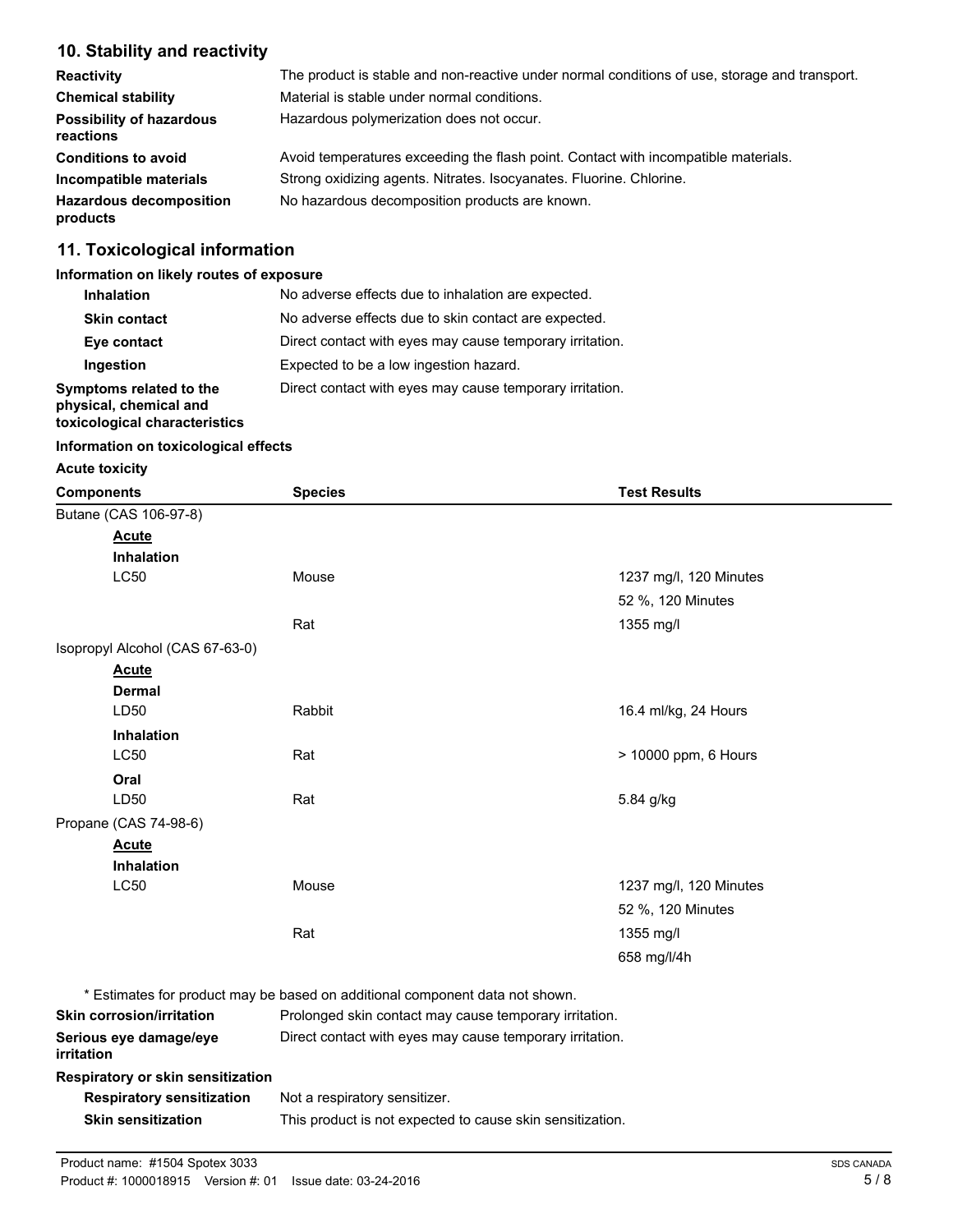| Germ cell mutagenicity                                                     | No data available to indicate product or any components present at greater than 0.1% are<br>mutagenic or genotoxic. |                                            |
|----------------------------------------------------------------------------|---------------------------------------------------------------------------------------------------------------------|--------------------------------------------|
| Carcinogenicity                                                            |                                                                                                                     |                                            |
| <b>ACGIH Carcinogens</b>                                                   |                                                                                                                     |                                            |
| Isopropyl Alcohol (CAS 67-63-0)<br>Canada - Manitoba OELs: carcinogenicity |                                                                                                                     | A4 Not classifiable as a human carcinogen. |
| 2-PROPANOL (CAS 67-63-0)                                                   |                                                                                                                     | Not classifiable as a human carcinogen.    |
| <b>Reproductive toxicity</b>                                               | This product is not expected to cause reproductive or developmental effects.                                        |                                            |
| Specific target organ toxicity -<br>single exposure                        | Not classified.                                                                                                     |                                            |
| Specific target organ toxicity -<br>repeated exposure                      | Not classified.                                                                                                     |                                            |
| <b>Aspiration hazard</b>                                                   | Not likely, due to the form of the product.                                                                         |                                            |

## **12. Ecological information**

**Ecotoxicity**

The product is not classified as environmentally hazardous. However, this does not exclude the possibility that large or frequent spills can have a harmful or damaging effect on the environment.

| <b>Components</b>               |             | <b>Species</b>                 | <b>Test Results</b>      |
|---------------------------------|-------------|--------------------------------|--------------------------|
| Isopropyl Alcohol (CAS 67-63-0) |             |                                |                          |
| <b>Aquatic</b>                  |             |                                |                          |
| Algae                           | <b>IC50</b> | Algae                          | 1000.0001 mg/L, 72 Hours |
| Crustacea                       | EC50        | Daphnia                        | 13299 mg/L, 48 Hours     |
| Fish                            | LC50        | Bluegill (Lepomis macrochirus) | > 1400 mg/l, 96 hours    |

\* Estimates for product may be based on additional component data not shown.

**Persistence and degradability** No data is available on the degradability of this product.

#### **Bioaccumulative potential**

|                   | Partition coefficient n-octanol / water (log Kow) |      |
|-------------------|---------------------------------------------------|------|
| <b>Butane</b>     |                                                   | 2.89 |
| Isopropyl Alcohol |                                                   | 0.05 |
| Propane           |                                                   | 2.36 |
| Mobility in soil  | No data available.                                |      |

**Other adverse effects** No other adverse environmental effects (e.g. ozone depletion, photochemical ozone creation potential, endocrine disruption, global warming potential) are expected from this component.

#### **13. Disposal considerations**

| <b>Disposal instructions</b>             | Collect and reclaim or dispose in sealed containers at licensed waste disposal site. Contents<br>under pressure. Do not puncture, incinerate or crush. Dispose of contents/container in accordance<br>with local/regional/national/international regulations. |
|------------------------------------------|---------------------------------------------------------------------------------------------------------------------------------------------------------------------------------------------------------------------------------------------------------------|
| Local disposal regulations               | Dispose in accordance with all applicable regulations.                                                                                                                                                                                                        |
| Hazardous waste code                     | The waste code should be assigned in discussion between the user, the producer and the waste<br>disposal company.                                                                                                                                             |
| Waste from residues / unused<br>products | Dispose of in accordance with local regulations. Empty containers or liners may retain some<br>product residues. This material and its container must be disposed of in a safe manner (see:<br>Disposal instructions).                                        |
| <b>Contaminated packaging</b>            | Since emptied containers may retain product residue, follow label warnings even after container is<br>emptied. Empty containers should be taken to an approved waste handling site for recycling or<br>disposal. Do not re-use empty containers.              |

### **14. Transport information**

| UN1950              |
|---------------------|
| AEROSOLS, flammable |
|                     |
| 21                  |
|                     |
| Not applicable.     |
|                     |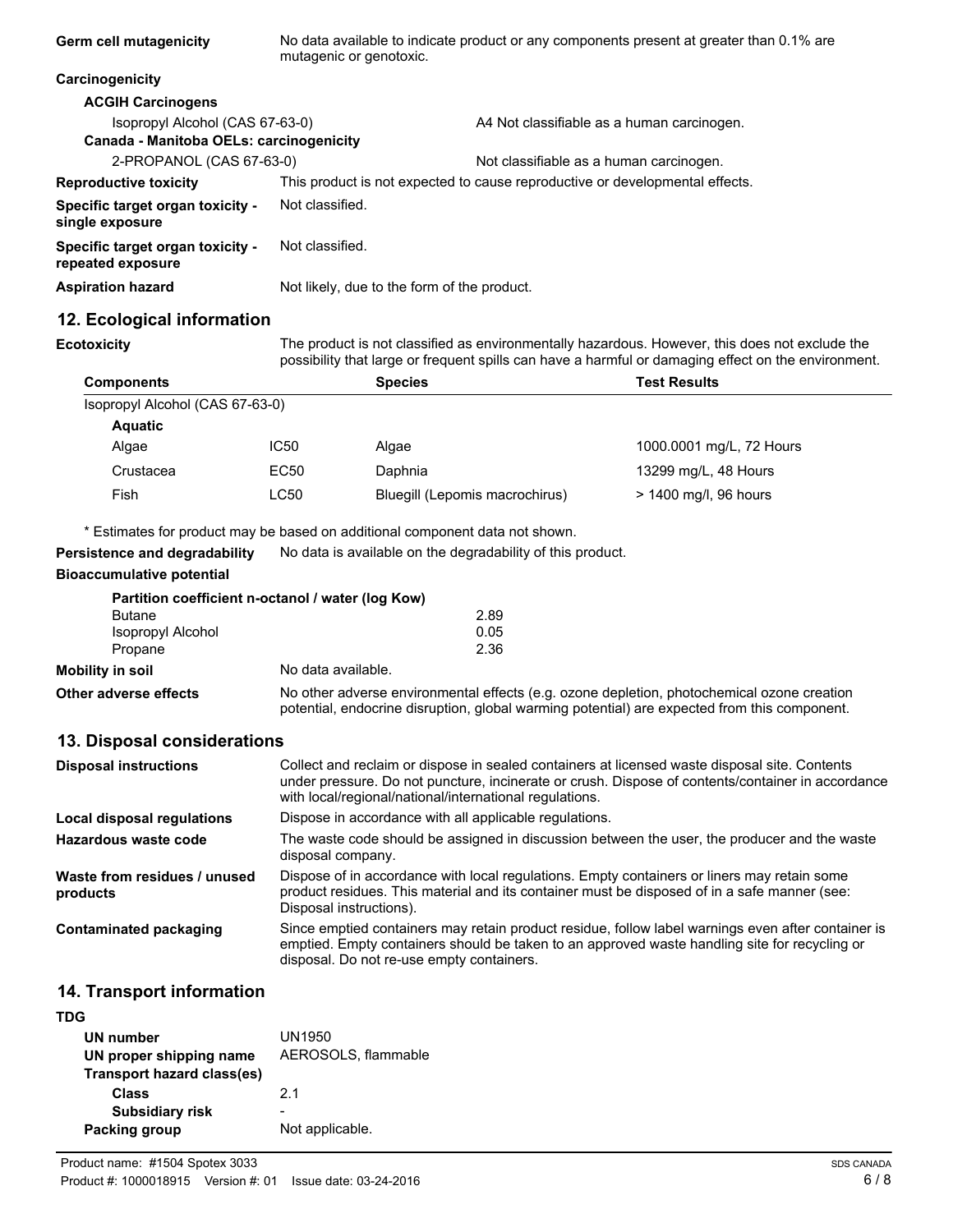**Environmental hazards** D **Special precautions for user** Read safety instructions, SDS and emergency procedures before handling.

| <b>IATA</b>                                                                    |                                                                                                      |
|--------------------------------------------------------------------------------|------------------------------------------------------------------------------------------------------|
| <b>UN number</b>                                                               | UN1950                                                                                               |
| UN proper shipping name                                                        | Aerosols, flammable                                                                                  |
| <b>Transport hazard class(es)</b>                                              |                                                                                                      |
| <b>Class</b>                                                                   | 2.1                                                                                                  |
| <b>Subsidiary risk</b>                                                         |                                                                                                      |
| Label(s)                                                                       | 2.1                                                                                                  |
| Packing group                                                                  | Not applicable.                                                                                      |
| <b>Environmental hazards</b>                                                   | No.                                                                                                  |
| <b>ERG Code</b>                                                                | 10 <sub>L</sub>                                                                                      |
| <b>Other information</b>                                                       | Special precautions for user Read safety instructions, SDS and emergency procedures before handling. |
| Passenger and cargo<br>aircraft                                                | Allowed with restrictions.                                                                           |
| <b>Cargo aircraft only</b>                                                     | Allowed with restrictions.                                                                           |
| <b>IMDG</b>                                                                    |                                                                                                      |
| <b>UN number</b>                                                               | <b>UN1950</b>                                                                                        |
| UN proper shipping name                                                        | <b>AEROSOLS</b>                                                                                      |
| Transport hazard class(es)                                                     |                                                                                                      |
| <b>Class</b>                                                                   | 2.1                                                                                                  |
| <b>Subsidiary risk</b>                                                         |                                                                                                      |
| Label(s)                                                                       | 2.1                                                                                                  |
| Packing group                                                                  | Not applicable.                                                                                      |
| <b>Environmental hazards</b>                                                   |                                                                                                      |
| <b>Marine pollutant</b>                                                        | No.                                                                                                  |
| <b>EmS</b>                                                                     | $F-D, S-U$                                                                                           |
|                                                                                | Special precautions for user Read safety instructions, SDS and emergency procedures before handling. |
| Transport in bulk according to<br>Annex II of MARPOL 73/78 and<br>the IBC Code | Not applicable.                                                                                      |
| <b>IATA; IMDG; TDG</b>                                                         |                                                                                                      |



## **15. Regulatory information**

#### **Canadian regulations**

**Controlled Drugs and Substances Act** Not regulated. **Export Control List (CEPA 1999, Schedule 3)** Not listed. **Greenhouse Gases** Not listed. **Precursor Control Regulations** Not regulated. **International regulations Stockholm Convention** Not applicable.